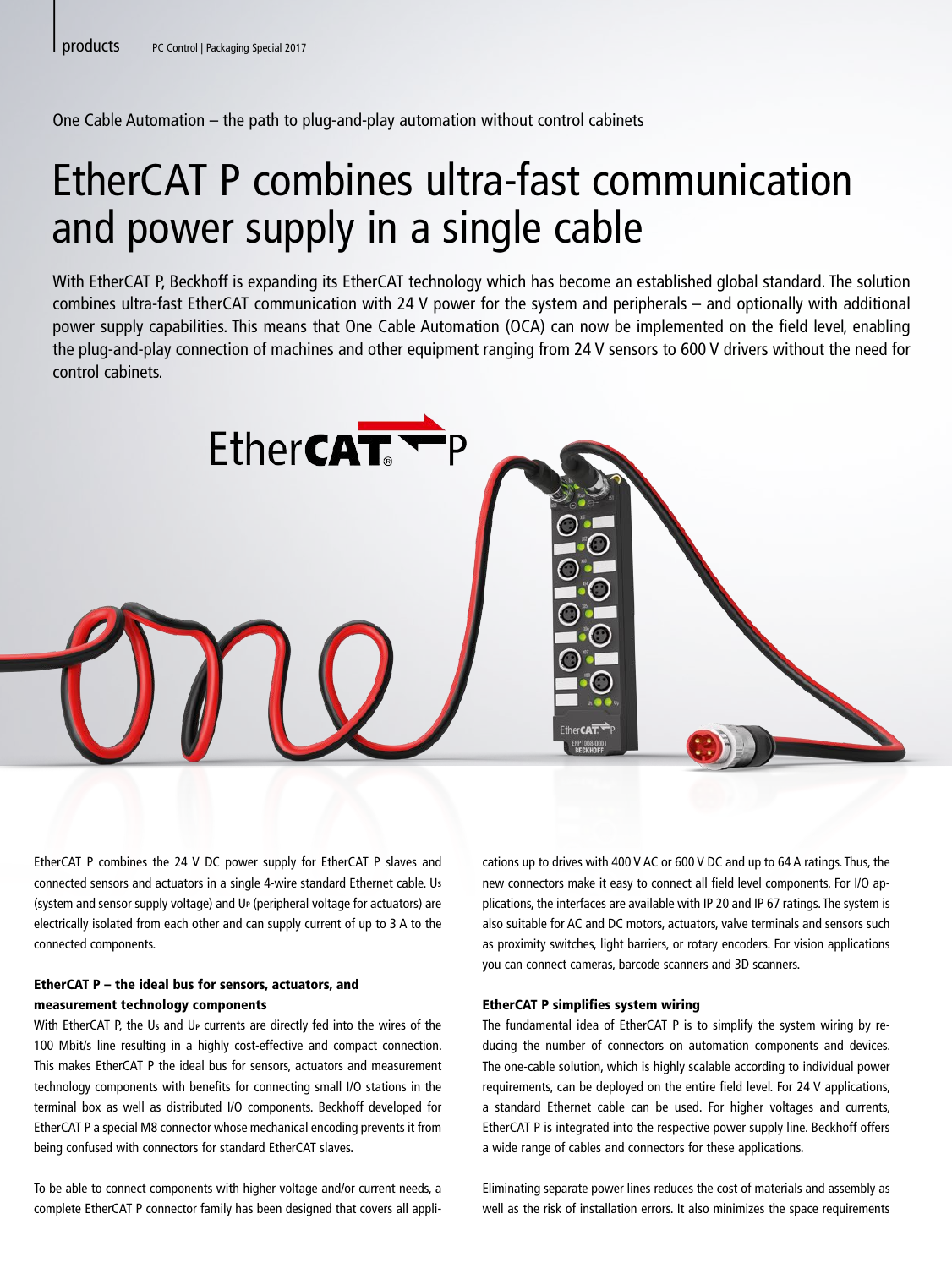|

#### **EtherCAT master**



**EtherCAT P provides connectivity across the entire field level with an efficient one-cable solution.**

for cable routes, in control cabinets, and in the machine itself. Other benefits include smaller and more clearly arranged cable runs as well as smaller sensors and actuators. This gives machine manufacturers more design options while minimizing hardware and system costs through a convenient, tool-assisted system layout.

#### Flexible topology through power supply forwarding

Engineers benefit from the same flexible choice of topologies they are well familiar with from EtherCAT. Linear, star and tree structures can be freely combined to achieve the most cost-effective and efficient system layout. Unlike with classic Power over Ethernet (PoE), EtherCAT P users can also be cascaded and supplied by a single feed-in device. The cascading of EtherCAT P devices is limited only by the voltage drop, but this can be remedied with additional power feed-in points.

To build custom EtherCAT P topologies, many infrastructure and I/O components with IP 20 and IP 67 ratings are already available. Since with EtherCAT P distances of 50 meters and more can be bridged, even widely distributed machine modules can be easily linked. A seamless transition from an EtherCAT to an EtherCAT P network is also possible. Reversely, system and peripherals voltage on an EtherCAT P network can be blocked with a simple adapter to run EtherCAT devices with their own power supply.

To design or plan a machine, the individual users and cable lengths can be configured with a special TwinCAT design tool. Since the system knows the data of all users, it can also take the individual devices' power consumption over time into account. For example, if for logical reasons two actuators never switch at the same time, they never require full power at the same time. This produces additional potential savings with regard to the feed-ins and power supply units required.

### One Cable Automation for the field level

EtherCAT P was developed to enable One Cable Automation across the field level. With its simpler system cabling, it makes machine designs much less complex and reduces engineering and production costs considerably. Automation components, distributed terminal boxes and even individual machine modules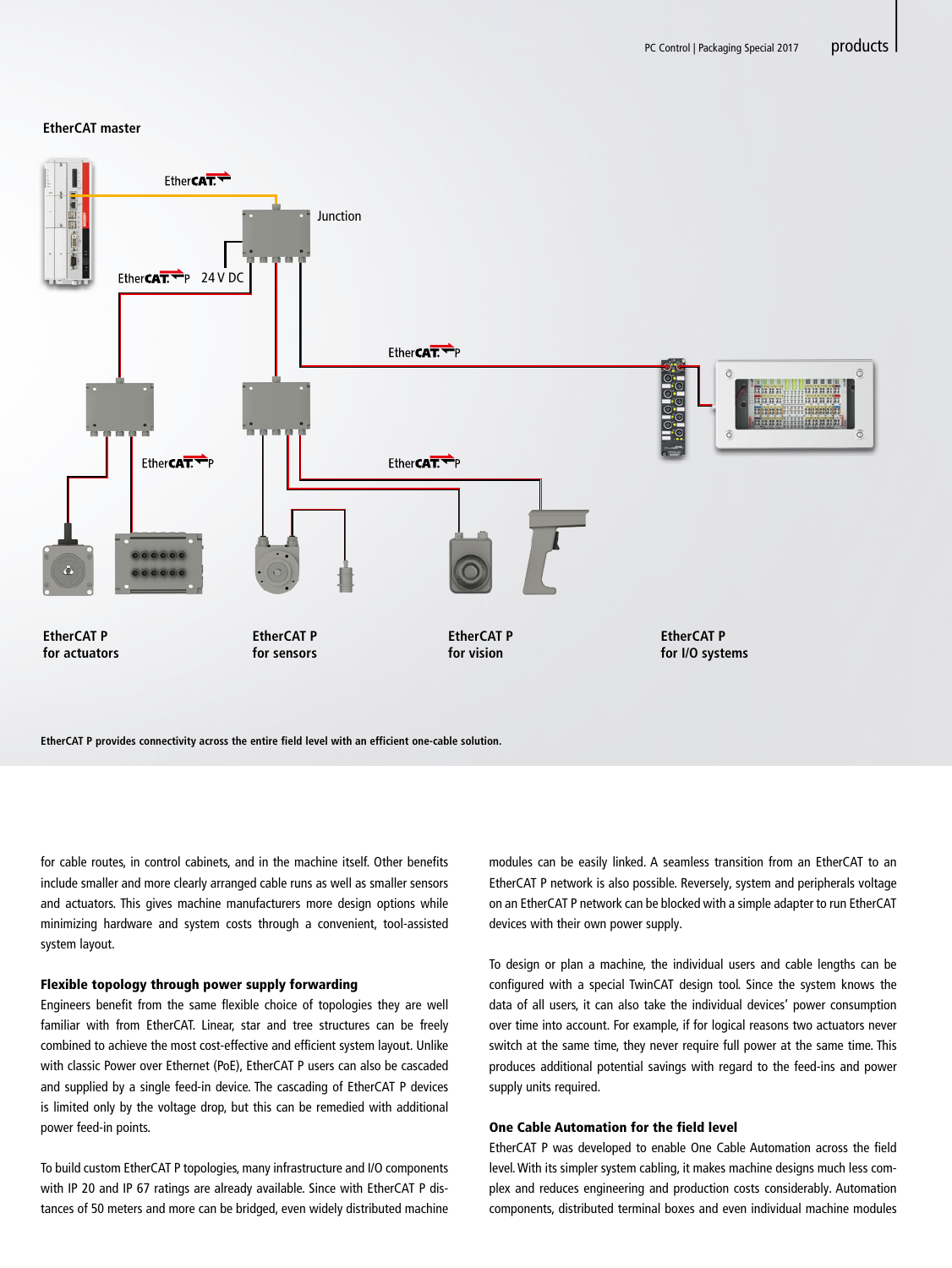

**With numerous EtherCAT P components in IP 20 and IP 67 protection ratings already being available, users can implement the best-possible network topology for their application.**

# EtherCAT P: Highlights and benefits

EtherCAT is an open industrial Ethernet technology developed by Beckhoff that has been an international IEC and SEMI standard since 2007. The advanced EtherCAT P technology, which was recently introduced and has already been disclosed via the EtherCAT Technology Group (ETG) in the proven way, is fully compatible with traditional EtherCAT. As a result, the outstanding characteristics of EtherCAT such as 100 Mbit/s full-duplex communication down to the sensor or actuator, data processing on the fly, highly accurate synchronization with distributed clocks, and cycle times of less than 100 µs, will continue to be available without restrictions. Additional EtherCAT P-specific benefits include:

- $-$  EtherCAT + 2  $\times$  24 V DC/3 A over only one 4-wire cable
- Power supply forwarding to connected devices
- Scalable connector family from 24 V DC to 600 V DC and 64 A
- Freedom and flexibility in topology selection through cascadability
- Outstanding EtherCAT performance with low connection costs
- Reduced hardware and installation costs
- Fewer sources of errors and minimized wiring cost
- Optimized space utilization for cable tracks, control cabinets and machines
- Elimination of separate power supply lines makes smaller sensors and actuators possible